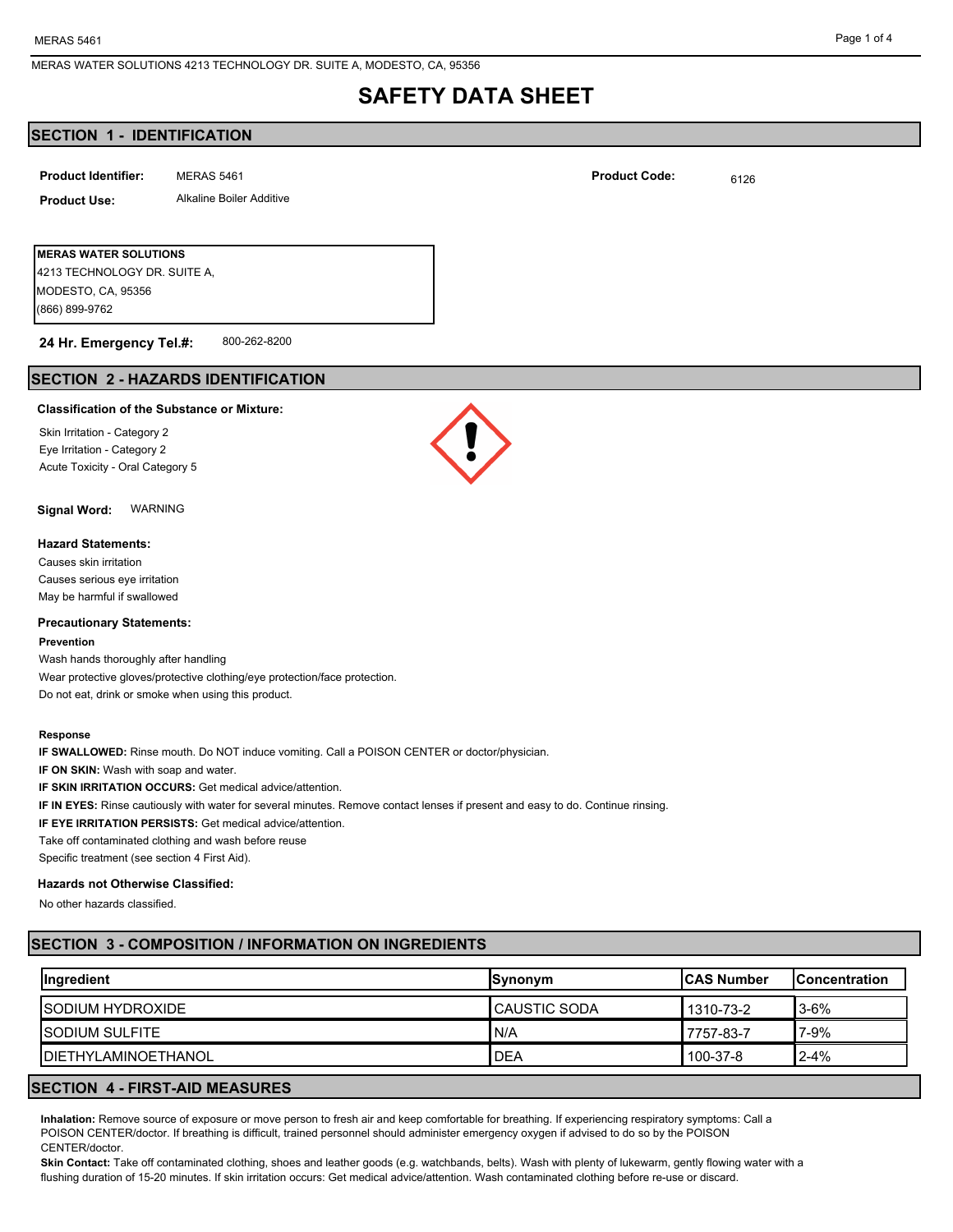**Eye Contact:** Remove source of exposure or move person to fresh air. Rinse eyes cautiously with lukewarm, gently flowing water for several minutes, while holding the eyelids open. Remove contact lenses, if present and easy to do. Continue rinsing for 15-20 minutes. Take care not to rinse contaminated water into the unaffected eye or into the face. If eye irritation persists: Get medical advice/attention.

**Ingestion:** Rinse mouth. Do NOT induce vomiting. Immediately call a POISON CENTER/doctor. If vomiting occurs naturally, lie on your side, in the recovery position.

**Most Important Symptoms and Effects, both Acute and Delayed:** Contact with eye can cause irritation. Contact with skin can cause irritation. **Indication of any Immediate Medical Attention and Special Treatment Needed:** Treat symptomatically

### **SECTION 5 - FIRE-FIGHTING MEASURES**

**Extinguishing Media:** Use water spray, powder, foam, carbon dioxide.

**Special hazards arising from the substance or mixture:** Non combustible. May give off irritating or toxic fumes (or gases) in a fire.

**Flammability classification (OSHA 29 CFR 1910.106) (Hazcom 2012):** Non flammable

**Hazardous Combustion Products:** Non combustible

**Special protective equipment and precautions for firefighters:** In the event of a fire, wear full protective clothing and NIOSH-approved self-contained breathing apparatus.

#### **SECTION 6 - ACCIDENTAL RELEASE MEASURES**

**Personal precautions, protective equipment and emergency procedures:** Ventilate area of leak or spill. Wear appropriate personal protective equipment as specified in Section 8. Isolate hazard area. Keep unnecessary and unprotected personnel from entering. **Methods and materials for containment and cleaning up:** SMALL SPILLS (less than 1 gallon): Dike small spills with inert material (sand, earth, etc.).

Collect in plastic containers only. Wash area and let dry. LARGE SPILL: Should be diked with sand ahead of spill. Collect in plastic containers only. Ensure

adequate decontamination of tools and equipment following clean up.

**Special spill response procedures:** Collect spills in plastic containers only

### **SECTION 7 - HANDLING AND STORAGE**

**Precautions for Safe Handling:** Wear at least chemical resistant gloves and eye protection, face shield, and chemical resistant garments when handling, moving or using this product. Do not contaminate water, food, or feed by storage or disposal.

**Conditions for Safe Storage:** Store in a cool, dry, well ventilated place away from direct sunlight. Keep container closed when not in use.

**Incompatible Materials:** Avoid strong oxidizing agents, soft metals, acids, and heat.

### **SECTION 8 - EXPOSURE CONTROLS / PERSONAL PROTECTION**

| <b>Chemical Identity</b> | <b>CAS Number</b> | 'Type      | <b>Exposure Limit Values</b> | ISource       |
|--------------------------|-------------------|------------|------------------------------|---------------|
| <b>ISODIUM HYDROXIDE</b> | 1310-73-2         | 'PEL       | 2 mg/m3                      | <b>OSHA</b>   |
|                          |                   | <b>REL</b> | 2 mg/m3                      | <b>INIOSH</b> |
|                          |                   | <b>TLV</b> | $2 \text{ mg/m}$             | <b>ACGIH</b>  |

**Ventilation and engineering measures:** Forced air, local exhaust, or open air is adequate.

**Respiratory Protection:** Not a respiratory irritant unless dealing with a mist form, then wear appropiate NIOSH respirator.

**Skin Protection:** Wear chemical resistant gloves and chemical resistant garments when handling, wash garments before re-use.

**Eye/Face Protection:** Wear chemical goggles; also wear a face shield if splashing hazard exists.

**Other Protective Equipment:** Eye wash facility and emergency shower should be in close proximity.

**General Hygiene Conditions:** Do not eat, drink or smoke when using this product. Wash thoroughly after handling. Remove and wash contaminated clothing before re-use. Handle in accordance with good industry hygiene and safety practice.

### **SECTION 9 - PHYSICAL AND CHEMICAL PROPERTIES**

**Appearance:** Pale brown clear liquid. **Odor: Pungent odor. pH:** >12.0 **Melting/Freezing point:** No information available. **Flammability (solid, gas):** Non flammable. **Specific gravity:** 1.05 g/mL **Solubility in water:** Complete **Viscosity:** 10-25 cSt at 20ºC / 68ºF

#### **SECTION 10 - STABILITY AND REACTIVITY**

**Reactivity:** Reactive with oxidizing agents, reducing agents, metals, acids and alkalis.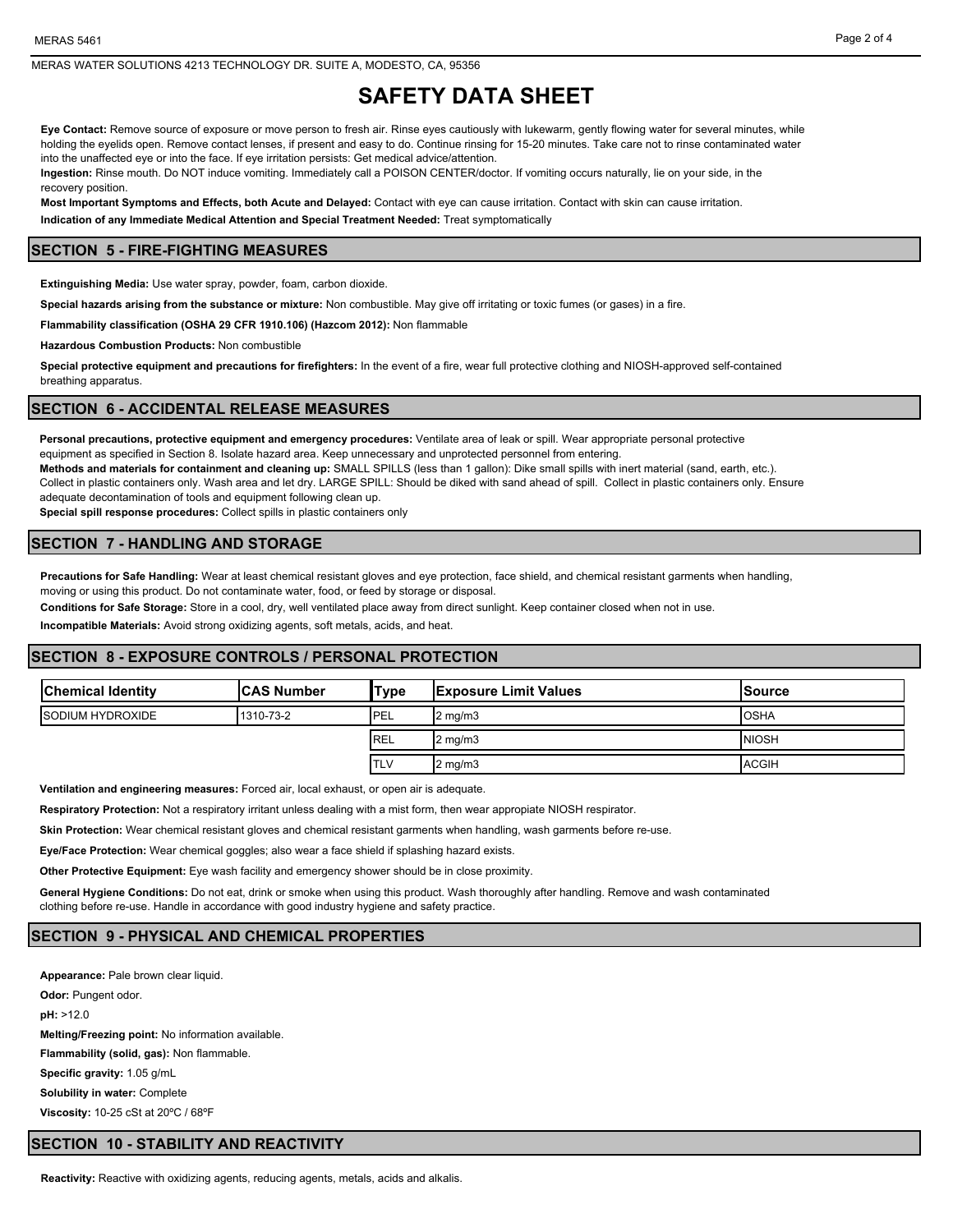**Chemical Stability:** Stable under normal conditions **Possibility of Hazardous Reactions:** May react with incompatible materials **Conditions to Avoid:** Incompatible materials **Incompatible Materials:** Alkalis, oxidizing agents, metals, acids and organic materials. **Hazardous Decomposition Products:** Sodium Oxide. Decomposition by reaction with certain metals releases flammable and explosive Hydrogen gas.

### **SECTION 11 - TOXICOLOGICAL INFORMATION**

#### **Information on likely routes of exposure:**

Routes of entry - inhalation: YES Routes of entry - skin & eye: YES Routes of entry - ingestion: YES Routes of entry - skin absorption: NO

#### **Potential Health Effects:**

**Signs and symptoms of short term (acute) exposure:**

**Inhalation:** May cause irritation to respiratory system in mist/vapor form. **Ingestion:** May cause nausea, vomiting, abdominal pain, gastrointestinal tract burns, gastrointestinal upset and/or diarrhea. **Skin:** May cause skin irritation including redness, edema, swelling, rash, scaling or blistering, drying and/or cracking of skin. **Eye:** May cause redness, stinging, tearing, swelling, itching and/or irritation of the eye. Possible eye damage if left untreated.

#### **Potential Chronic Health Effects:**

**Carcinogenicity:** No components are listed as carcinogens by ACGIH, IARC, OSHA, or NTP. **Mutagenicity:** Not known to have mutagenic effects in humans or animals. **Reproductive effects:** No known reproductive effects in humans or animals. **Sensitization to material:** Not a known sensitizer in humans or animals. **Specific target organ effects:** No specific target organ effects. **Medical conditions aggravated by overexposure:** No information available

**Toxicological data:** The calculated ATE values for this mixture are:

ATE oral = 3505 mg/kg

ATE dermal = >5000 mg/kg

ATE inhalation = No information available.

#### **SECTION 12 - ECOLOGICAL INFORMATION**

**Ecotoxicity:** May be harmful to aquatic environment. **Persistence and degradability:** Not expected to persist. Readily biodegradable. **Bioaccumulation potential:** Not expected to bioaccumlate. **Mobility in soil:** No information available.

#### **SECTION 13 - DISPOSAL CONSIDERATIONS**

**Handling for disposal:** Do not contaminate water, food, or feed by storage and/or disposal. When handling refer to protective measures listed in sections 7 and 8. Empty residue from containers, rinse container well.

**Method of disposal:** Dispose of in accordance with all applicable federal, state, provincial and local regulations. Contact your local, state, provincial or federal environmental agency for specific rules.

**RCRA:** Not a listed RCRA hazardous waste.

## **SECTION 14 - TRANSPORTATION INFORMATION**

Certain shipping modes or package sizes may have exceptions from the transport regulations. The classification provided may not reflect those exceptions and may not apply to all shipping modes or package sizes.

Please note the GHS and DOT Standards are NOT identical and therefore can have varying classifications